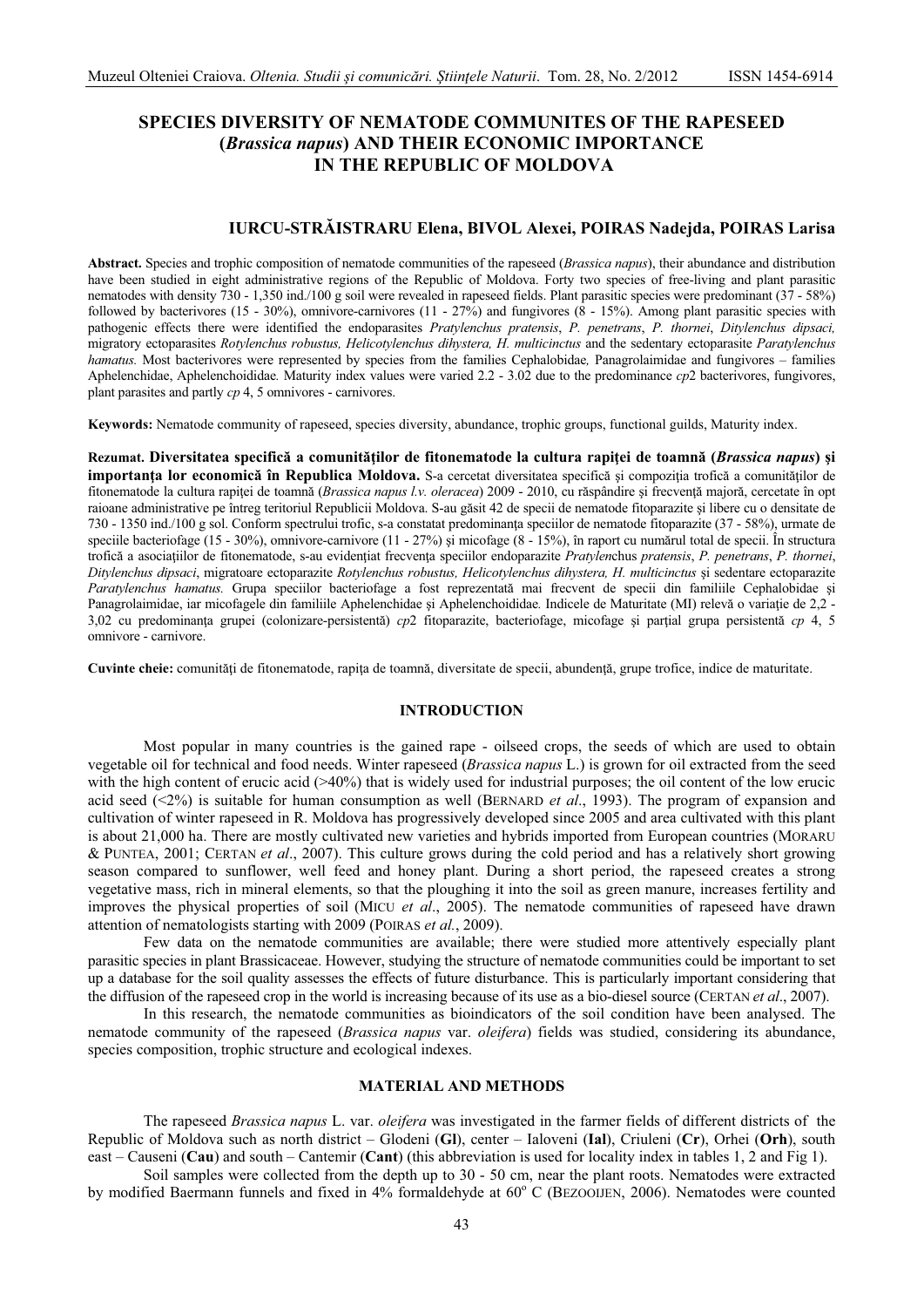per 100 mg soil, transferred to glycerine by the modified method of Seinhorst and prepared the mass slide collection. About hundred nematodes from each sample were identified by taxonomic keys (NESTEROV, 1979; RYSS, 1988; NICKLE, 1991; JAIRAJPURI & AHMAD, 1992; SIDDIQI, 2000; ANDRASSY, 2005, 2007; PERRY & MOENS, 2006) and arranged by nematode classification based on the SSU DNA data (DE LEY & BLAXTER, 2002).

The nematodes were assigned to the following feeding groups (YEATS *et al*., 1991) characterized by feeding habits: bacterivores (Ba); fungivores (Fu); omnivore-carnivores (Om-Ca) and plant parasites (PP). To analyse the community structures, the nematode families were allocated to functional guilds (FERRIS *et al.*, 2001).

The functional guilds are defined as combinations of feeding groups and life strategy using *cp* values from extremely r-strategy to K-strategy (BONGERS, 1990, 1999; BONGERS & BONGERS, 1999). Nematode community indices were used such as (1) Maturity index  $MI = \sum v(i) x f(i)$ , where  $v(i)$  is c-p value of taxon *i* according to their *r* and *K* characteristics;  $f(i)$  is the frequency of taxon *i* in a sample; (2) Plant parasitic index (PPI) which was determined in a manner for plant parasitic genera and ratio PPI/MI (BONGERS & FERRIS, 1999).

# **RESULTS AND DISCUSSIONS**

Forty two species of free-living and plant parasitic nematodes with density 730 - 1,350 ind./100 g soil were revealed in rapeseed fields from eight administrative regions of the Republic of Moldova during 2009 - 2010 (Table 1, 2; Fig. 1). Thus, 20 - 24 species of nematodes were collected with density of 850 - 1,250 ind./100 g soil in rapeseed plantations in central administrative regions, 16 - 23 species with density of 730 - 1,250 ind./100 g soil in the south and 21 - 28 species with density of 1,180 - 1,350 ind./100 g soil in the north. Among all the studied nematode communities, the plant parasitic species were dominant by the number of species and their densities especially in Donduseni, Drochia and Orhei regions.

Plant parasitic nematodes were predominant by the number of species and their densities; they represented 37% (Ialoveni) to 58% (Donduseni) of all the trophic groups (Fig. 1). Among plant parasitic nematodes, the species belonging to functional guild PP3 such as migratory endoparasite species *Pratylenchus penetrants, P. pratensis, P. thornei, Rotylenchus robustus,* species (guild PP2) *Ditylenchus dipsaci* and ectoparasite *Paratylenchus hamatus,*  migratory ectoparasites *Merlinius dubius, Helicotylenchus dihystera*, *H. multicinctus* formed sometimes numerous populations in the root system of rapeseed plants. Plant parasitic species (PP2) without the pathogenic effects such as *Deladenus aridus, Filenchus filiformis, Aglenchus agricola, A. briophilus, Tylenchus davainei, Ditylenchus miceliophagus* are usually numerous in the rhizosphere of plants.

The species from the genus *Pratylenchus* are more dangerous for agricultural annual plants like the oilseed rape (*Brassica napus* L.) as they are mobile endoparasites mostly living in roots; sometimes they are found in aboveground parts like stems. They may multiply to very large numbers  $(10 - 35 \times 10^3$  specimens per 10 g of roots) after penetrating the root. All stages from the J2 may enter and live in the soil for some time and attack a new host root. Usually, they infected roots are dark red or brown, caused by the necrosis of the invaded cells and invasion of secondary pathogens like fungi or bacteria. Several "sickness symptoms", slowly expanding patches with poor growth plants and yellowing, are due to *Pratylenchus* species (NICKLE, 1991).

Also, in the rhizosphere of the oilseed rape, the species were numerous, *Ditylenchus dipsaci* as obligatory plant parasitic nematode which feeds on the tissues of higher plants and has an extensive intraspecific variation (many biological races) in host range. Some species of nematodes from the genera *Helicotylenchus, Rotylenchus*  (Hoplolaiminae) are obligatory plant parasites, associated with plant roots.

Often infestation predisposes the plants to other diseases or it opens up opportunities for the spreading of fungal (by Aphelenchoidea) and bacterial (by Panagrolaimoidea, Cephaloboidea) decomposition (NICKLE, 1991).

The most important nematode as worldwide pathogen of agriculture is the cyst nematode from the genus *Heterodera*. In the Republic of Moldova, *Heterodera schahtii* is the most marked*.* The typical symptoms are the outer yellow leaves and finally death, the shortened and deformed roots with the presence of the pinhead-sized white females and brown cysts. The typical field symptoms of the nematode infestations are small patches of poorly growing plants and yield; losses may be higher than 50% (BERNARD & MONTGOMERY-DEE, 1993). At the present study we did not find the cyst nematode *Heterodera schahtii* in the rapeseed plantations; however, in case of using this culture in crop rotation together with sugar beet it may be a risk of appearance of this pathogenic nematode.

Mostly, the assemblages of the bacterivorous nematodes were not very diverse by species, but their populations were numerous. However, in rapeseed fields from Causeni and Orhei, the bacterivores (Ba2) such as the *Eucephalobus elongates, Heterocephalobus teres, Acrobeloides buetschlii* were numerous by species and their densities. The Bacterivores (Ba1), present only by genera *Mesorhabditis* and *Panagrolaimus,* were not often found in the rapeseed fields; however, their populations could be numerous. In comparison with different trophic groups, the bacterivores were 15-30% among all the trophic groups; the species from the genera *Cephalobus, Eucephalobus, Heterocephalobus* and *Acrobeloides* were the most numerous. In the rapeseed fields, the fungivorous nematodes (8 - 15%) were present by species from the genera *Aphelenchus, Aphelenchoides, Paraphelenchus.* However, the most common species (Fu2) were *Aphelenchus avenae* and *Aphelenchoides parietinus.*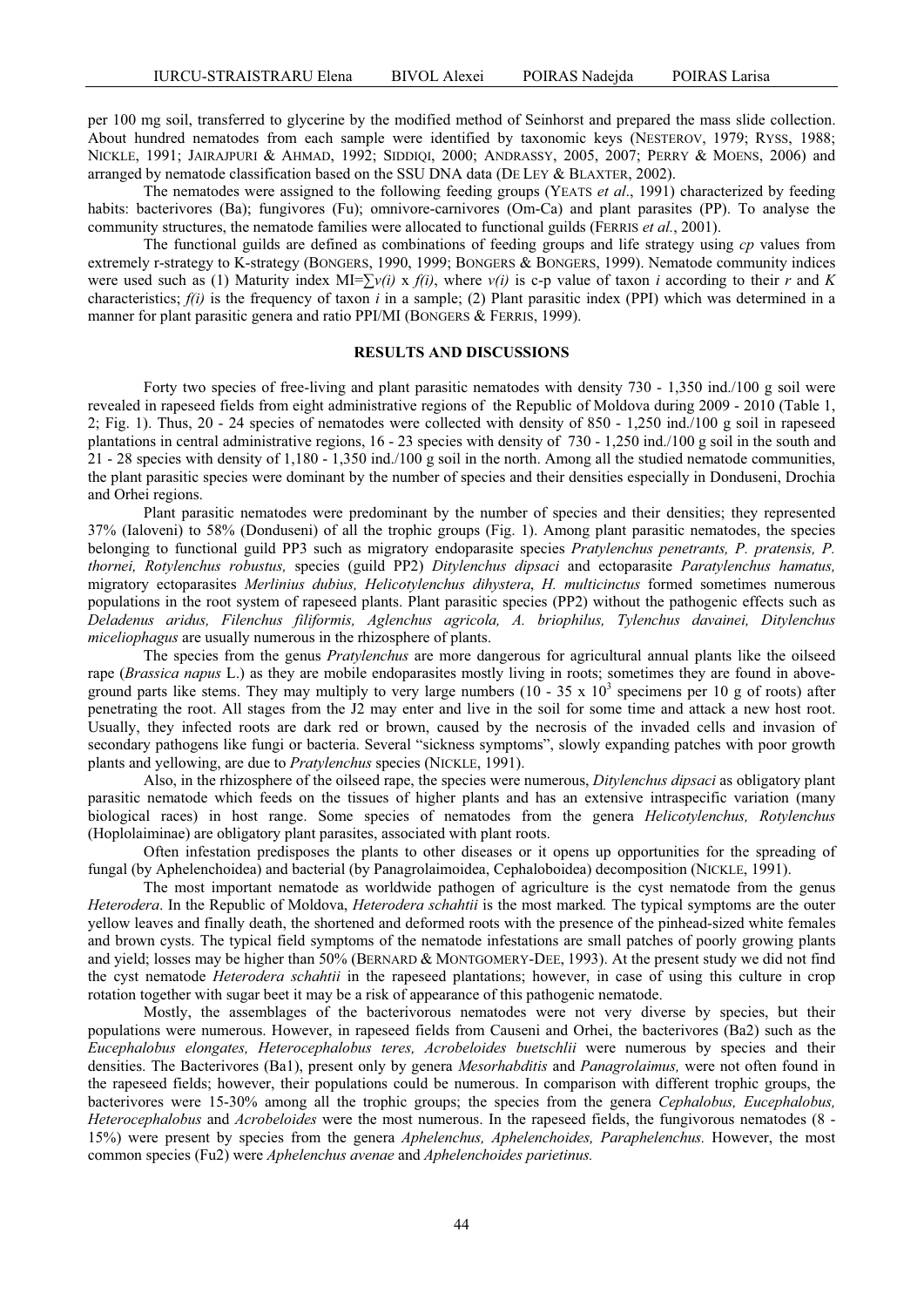Table 1**.** Specific biodiversity and the trophic spectrum of communities of the free-living and parasitic phytonematodes in the *Brassica napus* crop from different administrative regions of the Republic of Moldova. / Tabel 1. Diversitatea specifică și spectrul trofic al comunităților de fitonematode parazite și libere la cultura rapiței de toamnă (*Brassica napus*) în diferite zone ale Republicii Moldova.

|                             | Guild           | Rapeseed fields of administrative regions of R. Moldova |                          |                          |                          |                          |                             |                          |                          |  |
|-----------------------------|-----------------|---------------------------------------------------------|--------------------------|--------------------------|--------------------------|--------------------------|-----------------------------|--------------------------|--------------------------|--|
| <b>Species of nematodes</b> |                 | <b>North</b>                                            |                          | Centre                   |                          |                          | <b>South and South-East</b> |                          |                          |  |
|                             |                 | Don                                                     | Dr                       | Ial                      | Orh                      | Cr                       | <b>Cimis</b>                | Cant                     | Caus                     |  |
| PP                          |                 |                                                         |                          |                          |                          |                          |                             |                          |                          |  |
| Deladenus aridus            | PP <sub>2</sub> | $\! +$                                                  | $\! + \!\!\!\!$          | ÷.                       | $\! + \!\!\!\!$          | $\overline{a}$           |                             |                          | $^{+}$                   |  |
| Filenchus filiformis        | PP2             | $\ddot{}$                                               | $\overline{+}$           | $\sim$                   | $\ddot{}$                | L.                       | $^+$                        | $^{+}$                   | $\overline{a}$           |  |
| Aglenchus agricola          | PP <sub>2</sub> | $\ddot{}$                                               | $\ddot{}$                | $^{+}$                   | $\ddot{}$                | $^{+}$                   | $\overline{a}$              | $\ddot{}$                | $^{+}$                   |  |
| A. briophilus               | PP <sub>2</sub> | $\frac{1}{2}$                                           | $\overline{\phantom{a}}$ | $\overline{\phantom{a}}$ | $\blacksquare$           | $^{+}$                   | $\overline{a}$              | $\qquad \qquad +$        | $\sim$                   |  |
| Tylenchus davainei          | PP <sub>2</sub> | $\ddot{}$                                               | $^{+}$                   | $\ddot{}$                | $^{+}$                   | $\ddot{}$                | $^{+}$                      | $\overline{a}$           | $^{+}$                   |  |
| Helicotylenchus dihystera   | PP <sub>2</sub> | $\frac{1}{2}$                                           | $\ddot{}$                | $^{+}$                   | $\overline{\phantom{a}}$ | $\ddot{}$                | $^{+}$                      | $^{+}$                   | $\ddot{}$                |  |
| H. multicinctus             | PP <sub>2</sub> | $^{+}$                                                  | $^{+}$                   | $\overline{\phantom{a}}$ | $+$                      | $^{+}$                   | $^{+}$                      | $\overline{a}$           | $^{+}$                   |  |
| Ditylenchus dipsaci         | PP3             | $\frac{1}{2}$                                           | $\overline{\phantom{a}}$ | $\qquad \qquad +$        | $\qquad \qquad +$        | $\qquad \qquad +$        | $\overline{a}$              | $\qquad \qquad +$        | $\overline{a}$           |  |
| D. miceliophagus            | PP2             | $^{+}$                                                  | $^{+}$                   | $^{+}$                   | $\overline{\phantom{a}}$ | $^+$                     | $\overline{\phantom{a}}$    | $^{+}$                   | $\overline{\phantom{a}}$ |  |
| Merlinius dubius            | PP <sub>2</sub> | $\ddot{}$                                               | $^{+}$                   | $^{+}$                   | $^{+}$                   | $\overline{\phantom{a}}$ | $^{+}$                      | $^{+}$                   | $^{+}$                   |  |
| Pratylenchus penetrans      | PP3             | $^{+}$                                                  | $\overline{\phantom{a}}$ | $\qquad \qquad +$        | $\blacksquare$           | $\blacksquare$           | $^+$                        | $+$                      | $\blacksquare$           |  |
| P. pratensis                | PP <sub>3</sub> | $\ddot{}$                                               | $\! + \!\!\!\!$          | $\overline{\phantom{a}}$ | $^{+}$                   | $^+$                     | $\frac{1}{2}$               | $\mathbb{L}$             | $^{+}$                   |  |
| P. thornei                  | PP <sub>3</sub> | $\overline{\phantom{a}}$                                | $^{+}$                   | $\overline{a}$           | $+$                      | $\blacksquare$           | $\overline{\phantom{a}}$    | $\overline{a}$           | $\sim$                   |  |
| Rotylenchus robustus        | PP3             | $\ddot{}$                                               | $^{+}$                   | $\sim$                   | $\overline{a}$           | $^{+}$                   | $^{+}$                      | $^{+}$                   | $^{+}$                   |  |
| Nothotylenchus acris        | PP <sub>2</sub> | $^{+}$                                                  | $\overline{a}$           | $^{+}$                   | ÷,                       | $\overline{\phantom{a}}$ | L.                          | $\bar{\phantom{a}}$      | $^{+}$                   |  |
| Paratylenchus hamatus       | PP <sub>2</sub> | $\mathbf{r}$                                            | $^{+}$                   | $^{+}$                   | $^{+}$                   | $\blacksquare$           | $^{+}$                      | $^{+}$                   | $\sim$                   |  |
| Longidorella parva          | PP <sub>2</sub> | $^{+}$                                                  | $\overline{a}$           | $\sim$                   | $^{+}$                   | $\! +$                   | $\overline{a}$              | $^{+}$                   | $^{+}$                   |  |
| Fu                          |                 |                                                         |                          |                          |                          |                          |                             |                          |                          |  |
| Aphelenchus avenae          | Fu <sub>2</sub> | $^{+}$                                                  | $^{+}$                   | ۰                        | $\! + \!\!\!\!$          | $\! +$                   | $^{+}$                      | $^{+}$                   | $^{+}$                   |  |
| Aphelenchoides parietinus   | Fu <sub>2</sub> | $\ddot{}$                                               | $\overline{a}$           | $^{+}$                   | $\overline{a}$           | $^{+}$                   | $^{+}$                      | $^{+}$                   | $\sim$                   |  |
| A. subtenuis                | Fu <sub>2</sub> | $^{+}$                                                  | $\qquad \qquad +$        | $\sim$                   | ÷,                       | $\overline{\phantom{a}}$ | $^{+}$                      | $\overline{a}$           | $^{+}$                   |  |
| A. composticola             | Fu <sub>2</sub> | $\overline{\phantom{a}}$                                | $^{+}$                   | $^{+}$                   |                          | $\overline{\phantom{a}}$ | $\overline{a}$              |                          | L.                       |  |
| Paraphelenchus tritici      | Fu <sub>2</sub> | $\qquad \qquad \blacksquare$                            | $\ddot{}$                | $^{+}$                   | $\overline{\phantom{a}}$ | $\overline{a}$           | $^{+}$                      | $^{+}$                   | $^{+}$                   |  |
| P. ambliurus                | Fu <sub>2</sub> | $\ddot{}$                                               | $\frac{1}{2}$            | $^{+}$                   | $^{+}$                   | $^{+}$                   | $\frac{1}{2}$               | $\overline{a}$           | $\overline{\phantom{a}}$ |  |
| Om-Ca                       |                 |                                                         |                          |                          |                          |                          |                             |                          |                          |  |
| Aporcelaimus regius         | Om5             | $\overline{\phantom{a}}$                                | $^{+}$                   | $^{+}$                   | $\overline{\phantom{a}}$ | $^{+}$                   | $\overline{a}$              | $\overline{a}$           | $^{+}$                   |  |
| A. obtusicaudatus           | Om <sub>5</sub> | $^{+}$                                                  | $\overline{a}$           | $\qquad \qquad +$        | $^{+}$                   | $^{+}$                   | $\overline{\phantom{a}}$    | $\qquad \qquad +$        | $^{+}$                   |  |
| Eudorylaimus brunetti       | Om <sub>4</sub> | $\blacksquare$                                          | $^{+}$                   | $\sim$                   | $\sim$                   | $^+$                     | $\overline{\phantom{a}}$    | $\overline{\phantom{a}}$ | $^{+}$                   |  |
| Mesodorylaimus arvensis     | Om <sub>4</sub> | $\ddot{}$                                               | $^{+}$                   | $^{+}$                   | $\blacksquare$           | $\overline{a}$           | $^{+}$                      | $\! + \!\!\!\!$          | $\mathbb{L}$             |  |
| M. meyli                    | Om <sub>4</sub> | $\overline{\phantom{a}}$                                | $\blacksquare$           | $\sim$                   | $^{+}$                   | $^{+}$                   | $\overline{\phantom{a}}$    | $^{+}$                   | $\sim$                   |  |
| Ecumenicus monohystera      | Om <sub>4</sub> | $^{+}$                                                  | $\Box$                   | $\overline{a}$           | $^{+}$                   | $\overline{a}$           | $^{+}$                      |                          | $\sim$                   |  |
| Pungetus marietani          | Om <sub>4</sub> | $\overline{\phantom{a}}$                                | $\overline{a}$           | $^{+}$                   | $\sim$                   | $\overline{\phantom{a}}$ | $^{+}$                      |                          | $\ddot{}$                |  |
| Clarcus papillatus          | Ca5             | $\mathbf{r}$                                            | $\overline{\phantom{a}}$ | $\sim$                   | $^{+}$                   | $^{+}$                   | $\mathbf{r}$                |                          | $\sim$                   |  |
| Mylonchulus brachyuris      | Ca4             | $\sim$                                                  | $\overline{a}$           | $^{+}$                   | $\sim$                   | $\overline{a}$           | $\frac{1}{2}$               |                          | $\overline{\phantom{a}}$ |  |
| Ba                          |                 |                                                         |                          |                          |                          |                          |                             |                          |                          |  |
| Mesorhabditis signifiera    | Ba1             | L.                                                      |                          |                          |                          |                          | $^{+}$                      |                          | $^{+}$                   |  |
| Cephalobus mucronatus       | Ba2             | $\overline{a}$                                          | $\overline{a}$           |                          | $\overline{a}$           | $\qquad \qquad +$        | $^+$                        |                          | $\overline{a}$           |  |
| C. thermophilus             | Ba2             | $^{+}$                                                  | $\overline{a}$           | $^{+}$                   | $\overline{a}$           | $^{+}$                   | $^{+}$                      |                          | $\overline{a}$           |  |
| Eucephalobus elongatus      | Ba2             | $\ddot{}$                                               | $^{+}$                   | $\overline{\phantom{a}}$ | $\overline{a}$           | $\overline{\phantom{a}}$ | $^{+}$                      |                          | $^{+}$                   |  |
| Heterocephalobus teres      | Ba2             | $\overline{a}$                                          | $^{+}$                   | ÷                        | $^{+}$                   | $\overline{a}$           | $^+$                        |                          | $^{+}$                   |  |
| Acrobeloides buetschlii     | Ba2             | $\overline{a}$                                          | $^{+}$                   | $^{+}$                   | $\frac{1}{2}$            | $^{+}$                   | $\frac{1}{2}$               |                          | $\blacksquare$           |  |
| Stegelletina insubricus     | Ba2             | $\overline{\phantom{a}}$                                | $\blacksquare$           | $\overline{\phantom{a}}$ | $\blacksquare$           | $^{+}$                   | $\overline{\phantom{a}}$    |                          | $\overline{\phantom{a}}$ |  |
| Chiloplacus symmetricus     | Ba2             | $^{+}$                                                  | $\overline{\phantom{a}}$ | $\sim$                   | $^{+}$                   | $\overline{\phantom{a}}$ | $^{+}$                      |                          | $\overline{\phantom{a}}$ |  |
| Panagrolaimus rigius        | Ba1             | $\blacksquare$                                          | $^+$                     | $\! + \!$                | $\blacksquare$           | $\overline{\phantom{a}}$ | $\overline{a}$              |                          | $\blacksquare$           |  |
| Wilsonema agrarum           | Ba2             | $\ddot{}$                                               | $\overline{a}$           | $\sim$                   | $\overline{\phantom{a}}$ | $^{+}$                   | $^{+}$                      |                          | $^{+}$                   |  |

Table 2. Number of species of nematodes and their abundance, trophic groups (ratio %) and ecological indexes in rapeseed fields from different administrative regions of Republic Moldova. / Tabel 2. Efectivul numeric al speciilor de fitonematode, spectrul trofic (rata %) și indicele ecologic la cultura rapiței de toamnă în diverse zone ale Republicii Moldova.

|                                       | Rapeseed fields of administrative regions R. Moldova |      |      |             |      |      |      |  |  |  |
|---------------------------------------|------------------------------------------------------|------|------|-------------|------|------|------|--|--|--|
| Trophic groups and ecological indexes | Don                                                  | Dr   | Ial  | $_{\rm Cr}$ | Orh  | Cau  | Cant |  |  |  |
| Trophic groups $(\%):$                |                                                      |      |      |             |      |      |      |  |  |  |
| Plant parasites (PP)                  | 58                                                   | 47   | 37   | 42          | 48   | 40   | 44   |  |  |  |
| Bacterivores (Ba)                     | 17                                                   | 26   | 24   | 27          | 23   | 30   | .5   |  |  |  |
| Fungivores (Fu)                       | 14                                                   | 13   | 15   |             | 8    | 10   | 14   |  |  |  |
| Omnivore-carnivores (Om-Ca)           | 11                                                   | 14   | 24   | 23          | 21   | 20   | 27   |  |  |  |
| Total $(\%)$                          | 100                                                  | 100  | 100  | 100         | 100  | 100  | 100  |  |  |  |
| Maturity index (MI)                   | 2.67                                                 | 2.65 | 2.55 | 3.02        | 2.2  | 2.47 | 2.33 |  |  |  |
| Ratio indexes PPI/MI                  | 0.8                                                  | 0.86 | 0.84 | 0.63        | 0.95 | 1.1  | 0.68 |  |  |  |
| Number of species                     | 21                                                   | 28   | 24   | 20          | 21   | 23   | 16   |  |  |  |
| Average number of $ind./100$ g soil   | 1180                                                 | 1350 | 1250 | 850         | 998  | 1250 | 730  |  |  |  |

The trophic group of carnivores (11 - 27%) is present by *Clarcus papillatus* (Ca5) and *Mylonchulus brachyuris* (Ca4) which were found only in the rapeseed plantation of the central administrative region. The omnivores were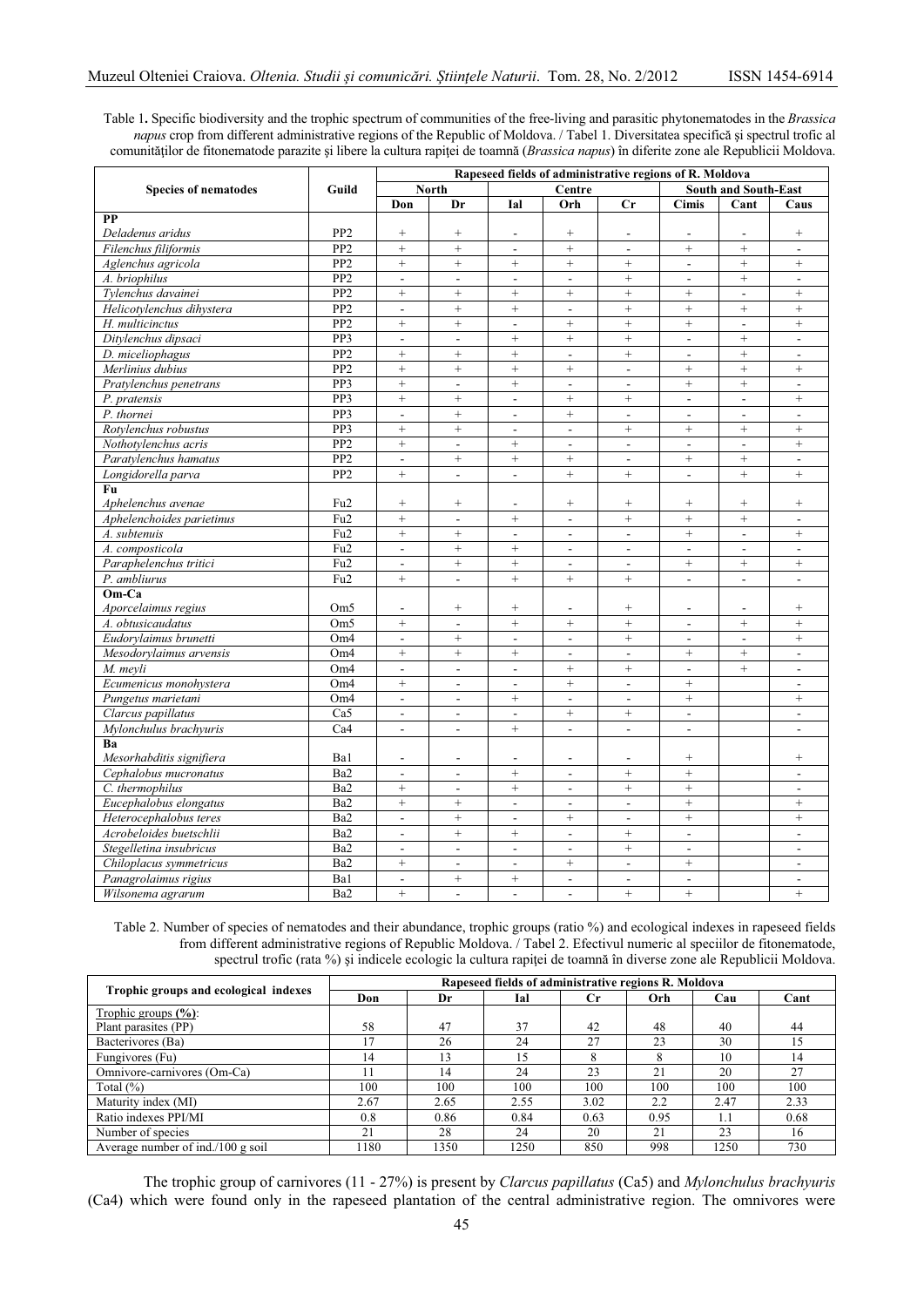present by species (Om4, Om5) from families *Aporcelaimidae, Quidsinematidae* and *Dorylaimidae.* The diversity and the number of the omnivorous and carnivorous species depend on the soil structure and their humidity.

The Maturity index (MI) varied between 2.2 and 3.02; the rate is higher than 2.0 because the *cp*1 taxa is represented by few species, *Mesorhabditis signifiera* and *Panagrolaimus rigius*, with no numerous populations. Most nematode communities of the rapeseed consist of plant parasitic nematodes with *cp* 2 and 3, also, the bacterivores *cp*2 and fungivores *cp* 2. The omnivorous Nematodes with *cp* 4, *cp*5 and the carnivores with *cp* 4, *cp*5 were present in the all studied fields. The MI value is low in the situation when *cp*1 taxa have a high proportion of species and decreasing number of *cp* 3-5 taxa. The Ratio PPI/MI (Plant Parasitic Index and the Maturity Index) is between 0.63 - 1.1. A value of Ratio PPI/MI less than 0.9 means plants make optimal use of natural sources, a value of 0.9 - 1.2 - slight nutrient disturbance (BONGERS, 1999; FERRIS *et al*., 2001). Plant parasitic nematodes are potentially more responsive to host plants than to soil amendment and crop species may have influenced the nematode community structure more than management practices (NEHER, 2001).



Figure 1. The variation of percentages of the trophic groups of nematode communities from different administrative regions of the Republic of Moldova. / Figura 1. Variația procentajelor grupelor trofice ale comunităților de nematode în diferite zone ale Republicii Moldova.

## **CONCLUSIONS**

The species and trophic composition of nematode communities of rapeseed (*Brassica napus l. v. oleracea*) were studied in eight administrative regions in the Republic of Moldova during 2009 - 2010. During the studied years, the conditions for growing of rapeseed were favourable, namely enough precipitations and sunny days. According to the taxonomic identifications, forty two species of free-living and plant parasitic nematodes with density 730 – 1,350 ind./100 g soil were revealed in rapeseed fields. Thus, there were identified 20 - 24 species of nematodes with density 850 - 1,250 ind./100 g soil in rapeseed plantations in central administrative regions, 16 - 23 species with density 730 - 1,250 ind./100 g soil in south regions and 21 - 28 species with density 1,180 - 1,350 ind./100 g soil in north regions. The plant parasitic species were predominant (37 - 58%) followed by bacterivores (15 - 30%), omnivorecarnivores (11 - 27%) and fungivores (8 -15%). Among the plant parasitic species with pathogenic effects we mention the following species: endoparasites: *Pratylen*chus *pratensis*, *P. penetrans*, *P. thornei*, *Ditylenchus dipsaci,* migratory ectoparasites: *Rotylenchus robustus, Helicotylenchus dihystera, H. multicinctus* and sedentary ectoparasites: *Paratylenchus hamatus.* Mostly, bacterivores were represented by species from the families: Cephalobidae, Panagrolaimidae*,* fungivores from the families: Aphelenchidae, Aphelenchoididae*.* Maturity index values varied from 2.2 to 3.02, due to the predominance of *cp*2 bacterivores, fungivores, plant parasites and partly *cp* 4, 5 omnivores carnivores. The development of lateral roots of the rapeseed and the volume of root hairs contribute to increasing the trophic and species diversity of plant parasitic nematodes. The species diversity of nematode communities of rapeseed depends on agriculture management and microclimate (humidity, temperature, soil type and topography).